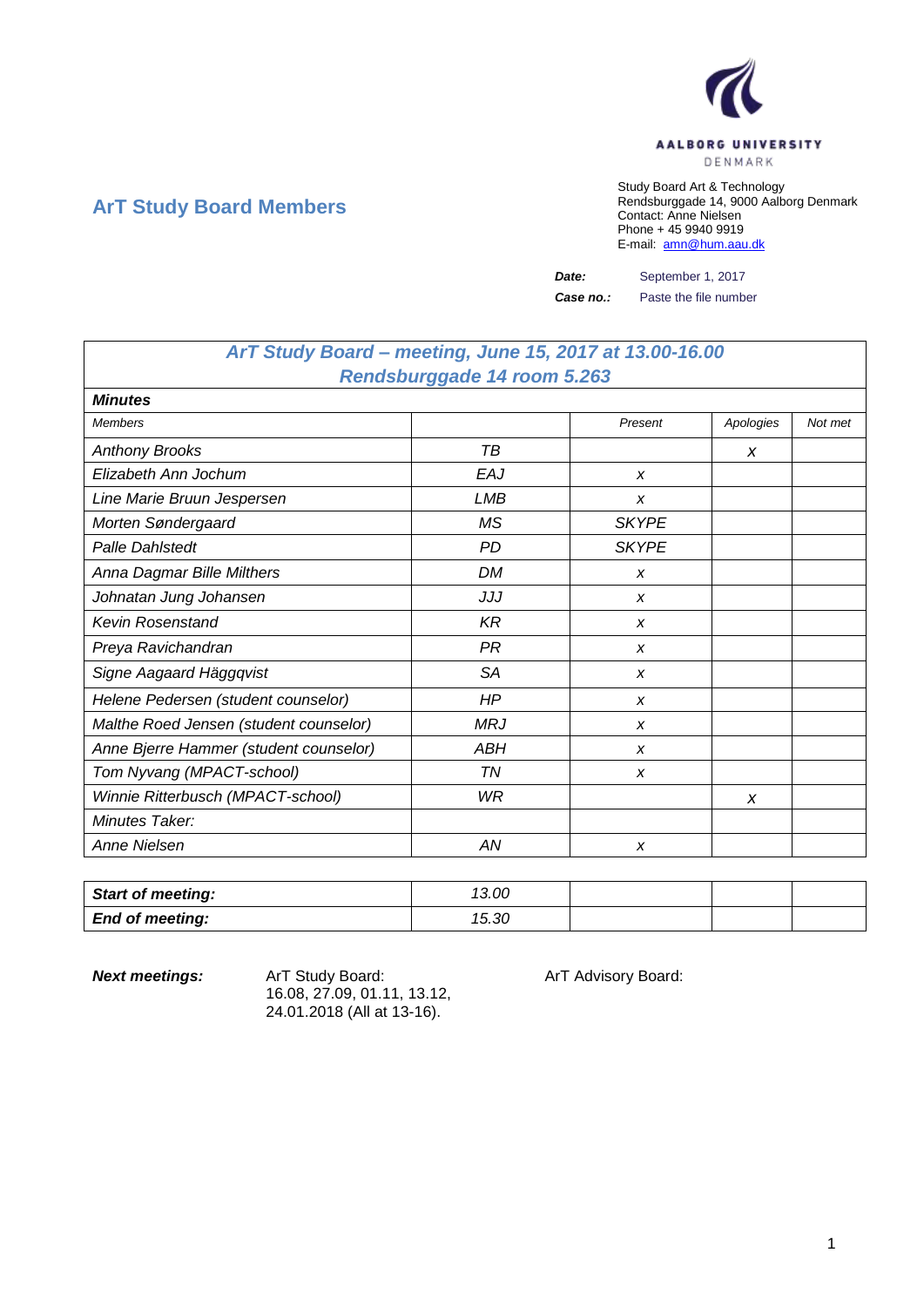

| Items: |                                                                                                                                                                                                                                                                                                                                                                                                                                |
|--------|--------------------------------------------------------------------------------------------------------------------------------------------------------------------------------------------------------------------------------------------------------------------------------------------------------------------------------------------------------------------------------------------------------------------------------|
| 1.     | Approval of Agenda 15.06.2017                                                                                                                                                                                                                                                                                                                                                                                                  |
|        | EAJ                                                                                                                                                                                                                                                                                                                                                                                                                            |
|        | MOU - Performance residency Theatre Nordkraft (EAJ) - changed to:                                                                                                                                                                                                                                                                                                                                                              |
|        | An update of the residential program.                                                                                                                                                                                                                                                                                                                                                                                          |
|        | Hereby approved                                                                                                                                                                                                                                                                                                                                                                                                                |
| 2.     | Approval of Minutes 10.05.2017                                                                                                                                                                                                                                                                                                                                                                                                 |
|        | Approved                                                                                                                                                                                                                                                                                                                                                                                                                       |
| 3.     | News:                                                                                                                                                                                                                                                                                                                                                                                                                          |
| 3.a.   | <b>Head of Study (LMB)</b>                                                                                                                                                                                                                                                                                                                                                                                                     |
|        | <b>Tutors</b><br>$\bullet$                                                                                                                                                                                                                                                                                                                                                                                                     |
|        | New PR position                                                                                                                                                                                                                                                                                                                                                                                                                |
|        | Lab Group<br>$\bullet$<br>Web Group<br>$\bullet$                                                                                                                                                                                                                                                                                                                                                                               |
|        | Exhibition                                                                                                                                                                                                                                                                                                                                                                                                                     |
|        |                                                                                                                                                                                                                                                                                                                                                                                                                                |
|        | Tutors has been hired - Sofia, Justus (ArT2) and Teis (ArT4).                                                                                                                                                                                                                                                                                                                                                                  |
|        | New PR and documentation job in pipeline (students help). Tasks will be:                                                                                                                                                                                                                                                                                                                                                       |
|        | Maintenance of the student project archive on the ArT web-page.<br>$\overline{\phantom{a}}$                                                                                                                                                                                                                                                                                                                                    |
|        | Maintenance of photos on the ArT web-page.<br>$\overline{\phantom{a}}$                                                                                                                                                                                                                                                                                                                                                         |
|        | Photos of study activities and special events for Facebook and Instagram.<br>$\overline{\phantom{a}}$                                                                                                                                                                                                                                                                                                                          |
|        | Short videos study activities and special events for Facebook and Instagram.<br>$\overline{a}$                                                                                                                                                                                                                                                                                                                                 |
|        | Photodocumentation of the semester exhibition.                                                                                                                                                                                                                                                                                                                                                                                 |
|        | Graphic work of posters/flyers for guest lectures etc.                                                                                                                                                                                                                                                                                                                                                                         |
|        | Lab group – Mikkel, Jesper, Kristine and Jens. Until now there has been free access and no rules or<br>regulation in the ArT Lab. This turns out to be a problem sometimes. Therefore ArT need a better lab<br>culture - learn how to act in the Lab, tiding up, make space clear after use. And there has been set-<br>tled a task force for the lab group to secure better collaboration and a better way to handle the Lab. |
|        | Web group – was settled last meeting and they have started to update the ArT web-page.                                                                                                                                                                                                                                                                                                                                         |
|        | Exhibition – a very nice and interesting exhibition. Good feed-back from the visitors. There has to be<br>found a way to enforce the cleaning up after the exhibition - proposal to enlarge the exhibition group<br>to more people and to encourage better culture after exhibition.                                                                                                                                           |
|        | Formal AAU news: 12.06.17 – 57 applicants 1 <sup>st</sup> priority and 52 applicants for $2^{nd}$ priority.                                                                                                                                                                                                                                                                                                                    |
| 3.b.   | <b>Students (SA)</b>                                                                                                                                                                                                                                                                                                                                                                                                           |
|        | The students has been very glad for the feed-back EAJ gave in the exam AIC I.                                                                                                                                                                                                                                                                                                                                                  |
|        | JJJ (ArT2), Maros (ArT4) and Katja (MediAC) are going to a workshop with Friedrich Kirschner in                                                                                                                                                                                                                                                                                                                                |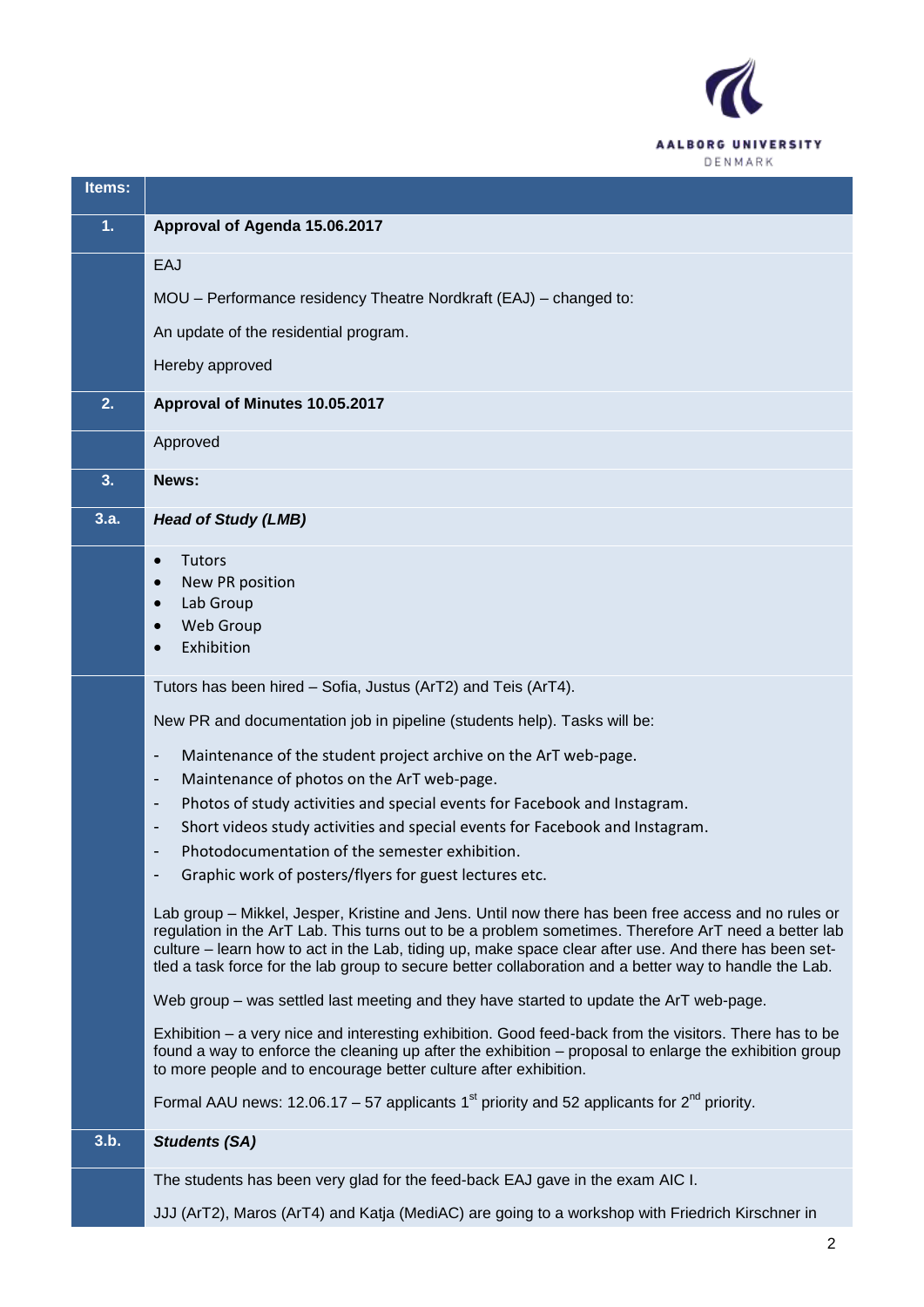

|      | Berlin in August 2017. The IMPACT school generously granted money for this trip.                                                                                                                                                                                                  |
|------|-----------------------------------------------------------------------------------------------------------------------------------------------------------------------------------------------------------------------------------------------------------------------------------|
|      | Art and Technology has begun research collaboration with Teater Nordkraft and Hochshule für<br>Schauspielkunst as part of an International Artistic Residency Program.                                                                                                            |
|      | Falk Heinrich and EAJ are participating in the workshops as well. This project benefits students on<br>two study boards (ArT and MediaAC), as well as research and public outreach (the performance will<br>be featured in the Aalborg Festivalen and Gamsescope in August 2017). |
| 3.c. | <b>Students Supervisors (MRJ/HP)</b>                                                                                                                                                                                                                                              |
|      | Have started recruiting volunteers for RUS-arrangement in September.                                                                                                                                                                                                              |
| 3.d. | <b>MPACT-School (TN/WRB)</b>                                                                                                                                                                                                                                                      |
|      | <b>TN</b>                                                                                                                                                                                                                                                                         |
|      | The Strategy counsel for education – there has been made a short list of values for Tutors, which<br>has been send for the new RUS-tutors.                                                                                                                                        |
|      | The Faculty is working on a larger digitalization so ArT projects can be shown with video and pic-<br>tures.                                                                                                                                                                      |
| 4.   | <b>Coordinator Manual (LMB)</b>                                                                                                                                                                                                                                                   |
|      | Extra comment from PD and EAJ will finish the language and that's it.                                                                                                                                                                                                             |
| 5.   | First draft of semester guides.                                                                                                                                                                                                                                                   |
|      | ArT1 (5 min presentation - followed by 20 min. discussion/input for coordinators)<br>-                                                                                                                                                                                            |
|      | ArT3 (5 min presentation - followed by 20 min. discussion/input for coordinators)<br>-                                                                                                                                                                                            |
|      | ArT5 (5 min presentation - followed by 20 min. discussion/input for coordinators)<br>-                                                                                                                                                                                            |
|      | PD left the meeting                                                                                                                                                                                                                                                               |
|      | <b>ArT1 LMBJ</b>                                                                                                                                                                                                                                                                  |
|      | Parking Day project will not take place this year. And all courses in the module will be building up as<br>minor projects to be a part of the main project. In that way all the module courses will be used and<br>examined in the main project.                                  |
|      | New guideline and demands on how to produce a video for the project (examination) – and how to<br>cooperate amongst the semesters. Learn how to make a portfolio.                                                                                                                 |
|      | Module 2 – Problem Based Learning (PBL). Anthony Brooks (TB) who has taught PBL for many<br>years and has an artistic background.                                                                                                                                                 |
|      |                                                                                                                                                                                                                                                                                   |
|      | Module 3 – Physical Interface Design I (PIDI). Markus Löchtefeld (ML) and Walther Jensen – as last<br>year.                                                                                                                                                                       |
|      | Module 4 – History of Art and Technology I (HATI) – LMBJ – for both ArT1 and ArT3 – some<br>changed according to 2 extra lessons for each semester to workshops or visiting AROS or Kunsten.                                                                                      |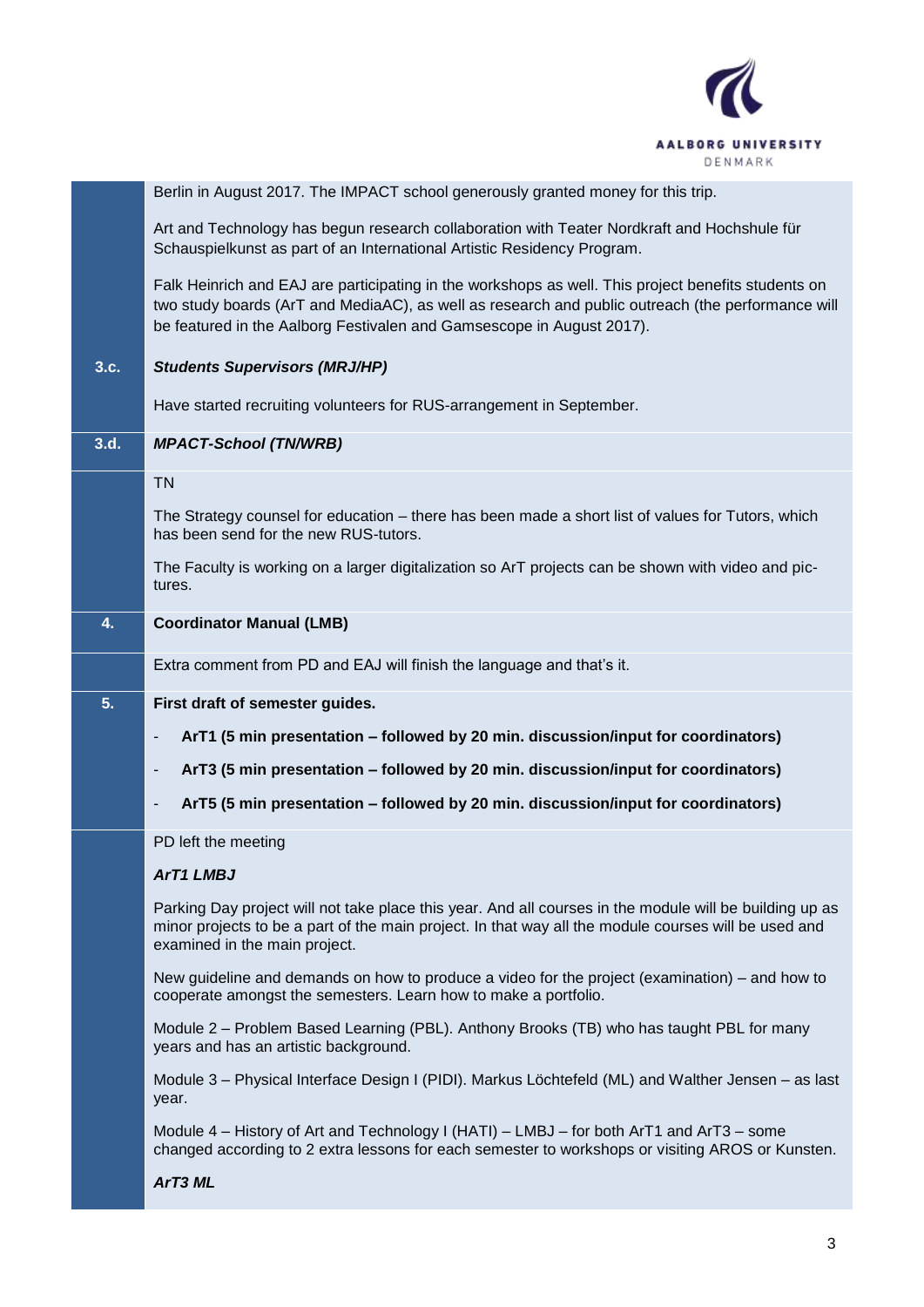

Minor changes to ArT3. Same format, title and theme as last year. New supervisors ML and TB.

AACM – effective design from an HCI perspective. to give the students a deeper and analytical point of view.

3D printing – Peter Skotte. A main subject will be making flexible material to be used in clothing.

Module 9 – Programming Interactive Systems (PIS). – ML - Same as last year – the module will end up with oral examination incl. questing at the exam.

Module 10 – Art and Technology Concept Design (ATCD) – Palle Dahlstedt (PD) – the module and courses is still not settled as Palle is new teacher and he has been asked to rethink the module.

Module 4 – HATI – look at ArT1.

Guest lecture will be invited to give a lesson – Daniel Wilde.

### *ArT5 EAJ*

Content will approximately bee the same as last year. Cooperation with AAU and Aalborg theater – where it will be possible to work on location during the exhibition - 2 weeks. The performance (exhibtion) will be on spot working with designers and instructors at the Theater. There will be a more intensive focus on the spot than last year.

Guest teacher Sandro Masai will teach a 1 ECTS (4 lessons) course in Artistic and Academic Methodology.

Module 16 – Mixed Reality Technologies – PD will teach the module as last year – according to be used in module 15 – main project.

Module 17 – Art Based Research (ABR) – Falk Heinrich (FH) is developing new course content.

Module 18 – Multimedia Programming/elective (MP) – New ideas where each student will build their own lego robot.

After this first round of Semester Guides the coordinators will meet soon to gather the rest of the semester guide – to secure that the finale semester guide will be ready one week before the next ArT Study Board meeting August 16, 2017.

## **6. Alumni Network (EAJ)**

EAJ is planning an event in Fall 2017 (in Aalborg and Copenhagen).

Invitation will be send to companies and artist to participate. A Social and get together event– to know what happens inside the area and to establish a network.

LMBJ – suggest making an ArT Alumni in our building with other educations for master's programme.

**7. Elective at MPACT level. Discussion: what is required of non-art students to participate in our electives? Can/will we coordinate our electives with other studys in the MPACT school? Is there a whish for more options for electives among students?**

IMPACT-School.

LMBJ gave a short summary from a IMPACT-school meeting. P and C are huge studies with many students and catalogue over the studies electives. M also

has a larger number of electives, but most are very specific to music students. A is having 2 elec-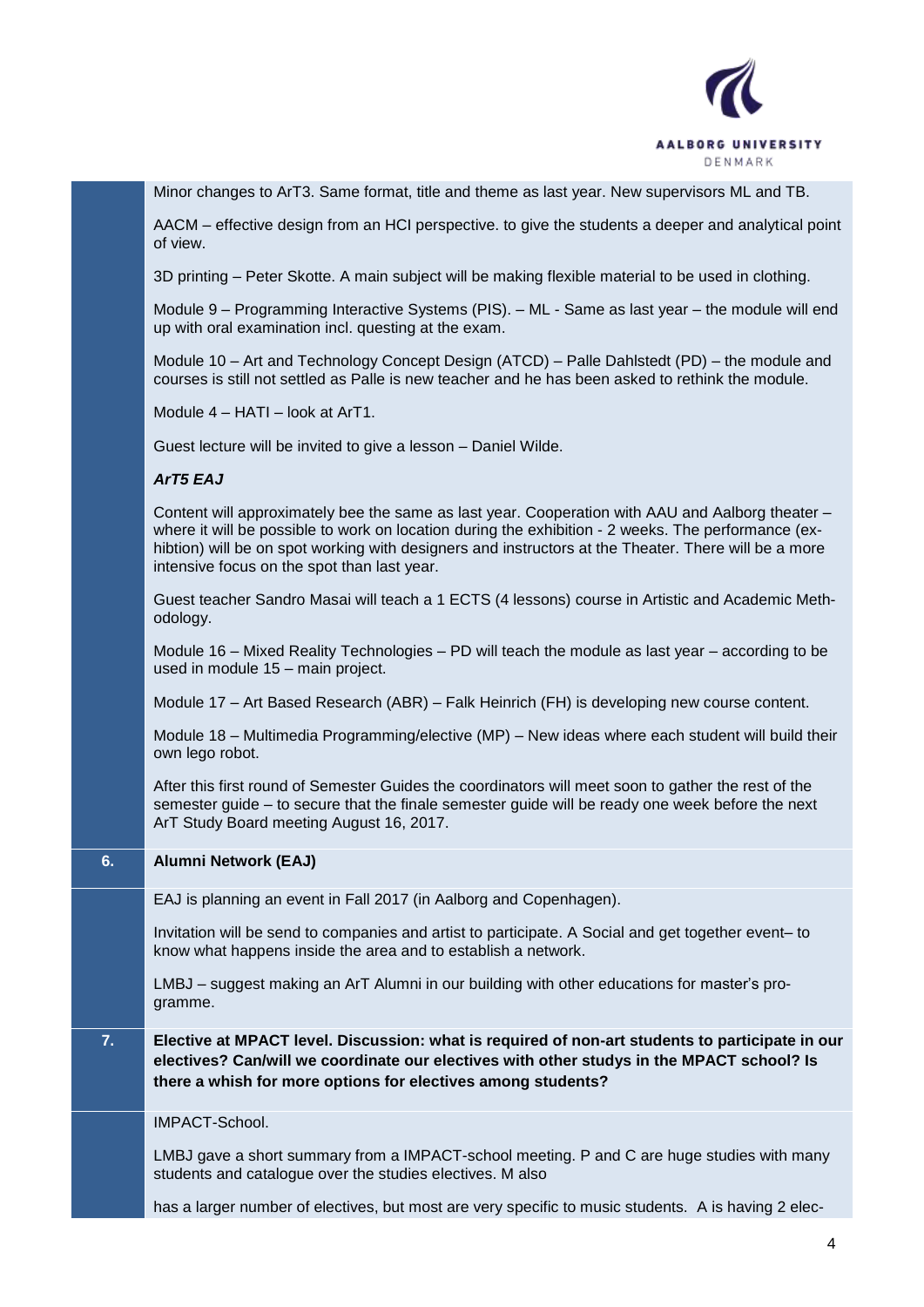

tives at 2 specific semesters.

The students finds it difficult to choose elective from other studies, as there is no specific period where those elective is placed so it is rather difficult to plan when you have your own schedule at the same time.

The question is – is it necessary to have the possibility to have other elective for ArT students?

The elective at Music and Psychology could be interesting for ArT student and LMBJ will contact those study board to make an agreement if ArT students can follow those courses. Furthermore the study board has to discuss how many students there can be taken in to follow electives.

LMBJ and TN will look at the budget for Elective.

#### **8. An update of the residential program. (new)**

International artistic residency between Louis-Philippe Demers and Astrid C. Kensinger, School of Art, (Design and Media, College of Humanities, Arts & Social Sciences, Nanyang Technological University Singapore), Teater Nordkraft and Aalborg University (Art and Technology).

The collaboration with Dr. Demers and Professor Kensinger will involve two separate visits to Aalborg, where they will conduct a 2-part workshop entitled: *Experiences: Devised and Performed*. The workshop will investigate and create experiential and participatory performance works. The workshops will take place June 7-14, 2017 at Teater Nordkraft, and during the period August 17-22<sup>nd</sup>, 2017. The project will culminate in a public performance of individual works to be presented at Teater Nordkraft during Aalborg Festival on/around August 22-24, 2017. The workshop will take place at the same time as a public performance of INFERNO, August 22-23 in Teater Nordkraft.

EAJ gave a short summery of the first workshop with Louis-Philippe Demere in June.

Goal was to put ArT students together with international artists. Therefore it was shocking that no ArT student participated in the workshop.

EAJ asks the student members of the study board what to do to attract for such events – and how to make sure that ArT students knows that this is a chance for the students to learn and to be interested in ArT activities at AAU.

The students didn't have a clear explanation to this – but mainly the time of the event gave some problems, as it was placed when the students were preparing for exam.

### **9. Art Advisory Board. Orientation**

#### - **Adding new members – is in process**

#### - **Next meeting is planned after member situation is settled.**

The last two meetings have been cancelled, and there hasn't been a meeting since December 2015. Some members has left the Advisory Board and some members has to be changed because of the internal rule from HUM-FAK that members have to be changed every  $4<sup>th</sup>$  year.

LMBJ will coordinate with the faculty and the school for the criteria of putting up an Art Advisory Board. The idea of joining the semester exhibition is good as it gives an opportunity to see what Art students can offer after university.